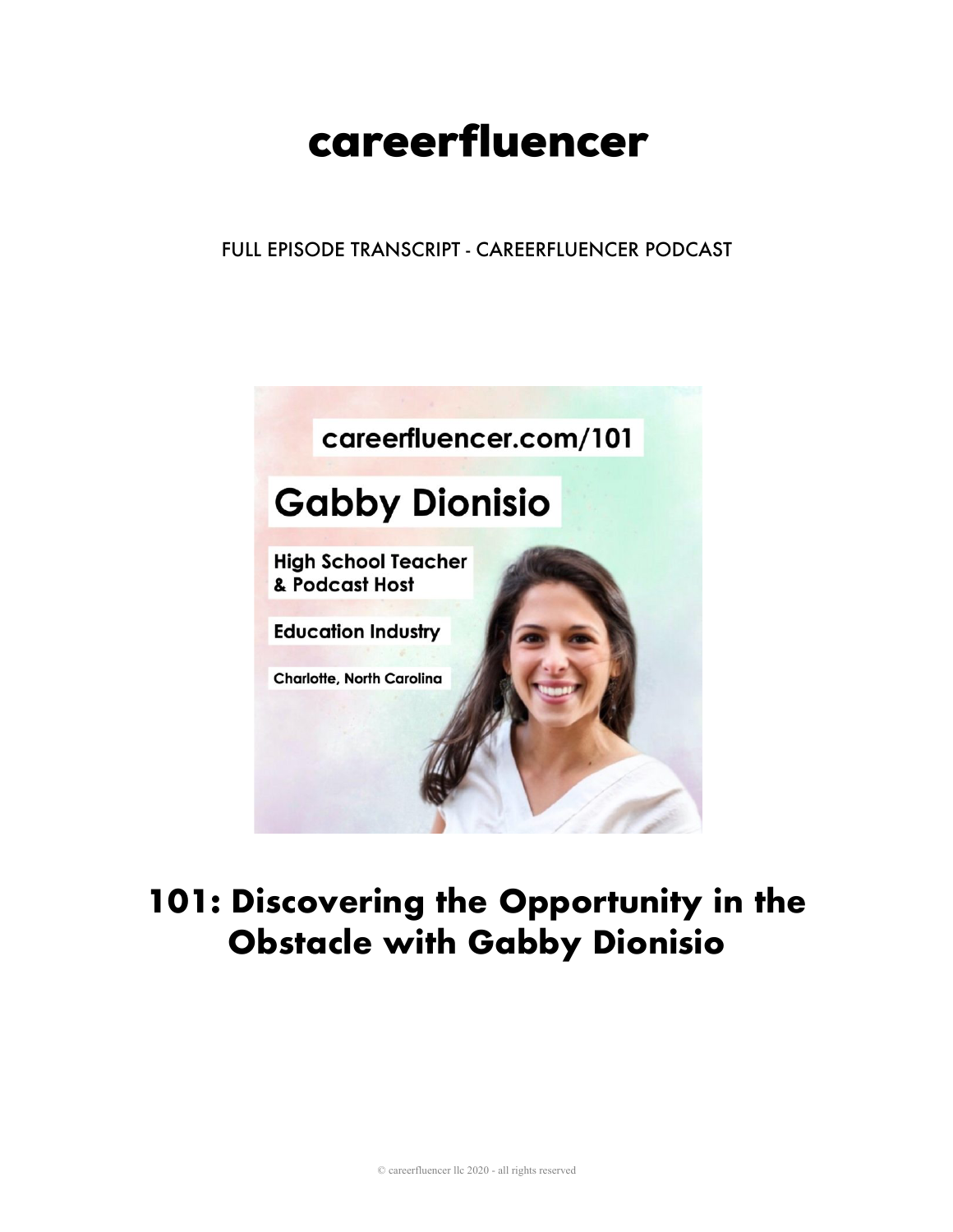Welcome to the Careerfluencer podcast. This is Gabby Dionisio. I'm a high school English teacher and a podcast host currently based out of Charlotte, North Carolina.

Look for the opportunity in the obstacle. What is the invitation here? Because I think everything is a lesson. And if we don't learn from the things that really tear us down, then then we're not doing right by ourselves if we're not finding the good, and so yeah, look for the opportunity and the obstacle.

This, my career journey has been very interesting in the sense that I am incredibly type A, I thought for so long, my life was supposed to be linear. And then I figured out what I wanted to do when I was a teenager, I thought journalism was going to be my path.

And so you know, I wrote for the school newspaper, I went to college with the intention of studying journalism, took, you know, a handful of classes had some internships, the my summer going into my senior year after my second internship in journalism, I knew in my gut that this was not the path that I was supposed to be on.

And so to talk about the feeling, it was absolutely terrifying. Because as somebody who had this plan, right for so long for that plan to totally feel like it had blown up in my face was incredibly overwhelming. And there was a lot of fear at the same time of I had spent years working up to what I thought was going to be my future to then learn what felt like it was really, really late in the game that this was not the future that I really wanted at all.

I wrote like a list of traits that I thought I wanted to use in the workplace, like list of my traits and my qualities that I thought, you know, professionally, I wanted to work those muscles on a daily basis. And as I wrote down my list, I remember just thinking, I was like, all of this points to education.

About halfway through my senior year of college, I reached out to a handful of my my high school English teachers, I put them all on a group chat, and I was like, Hey, guys, um, can I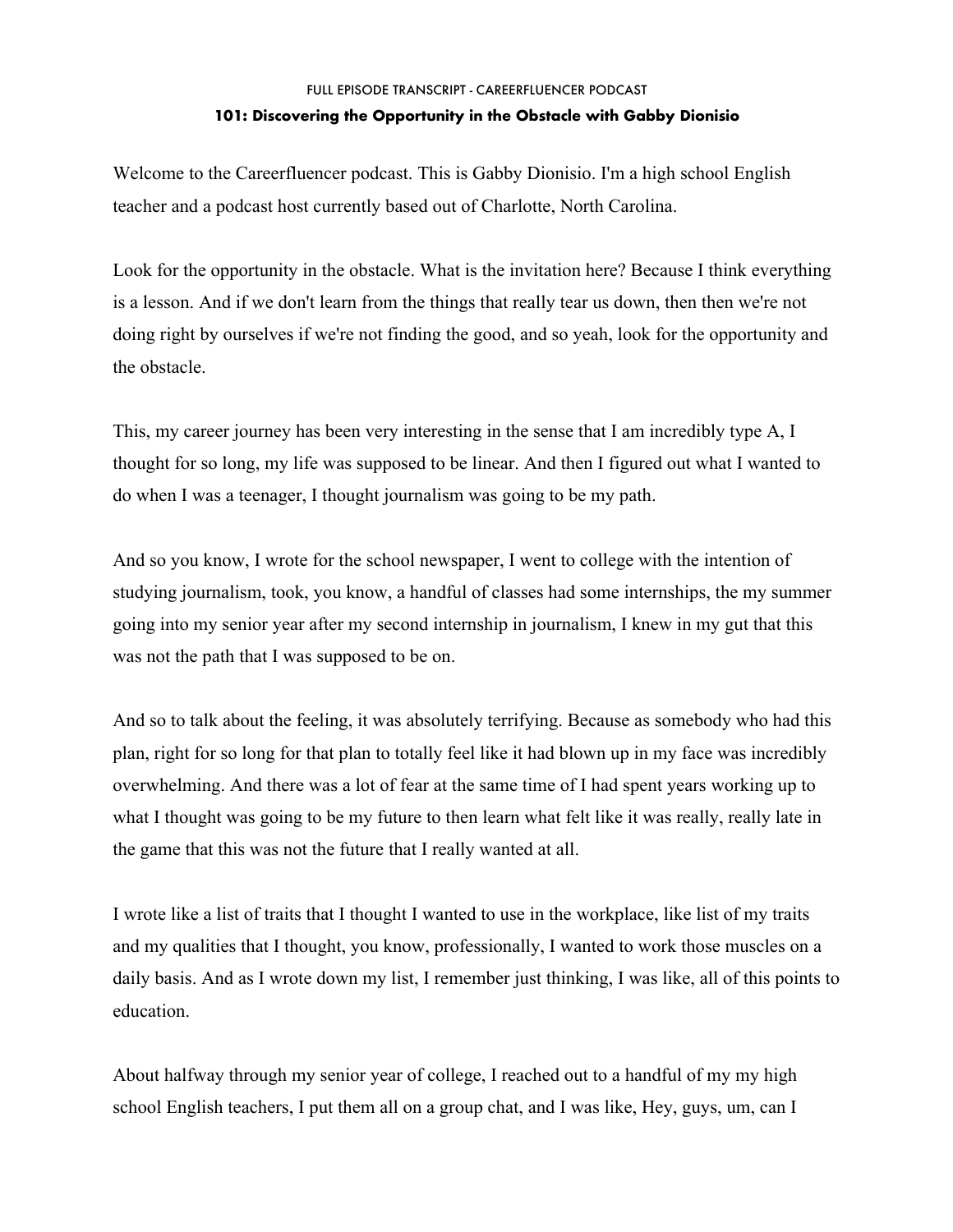come be a fly on the wall in your classroom, can I just hang out and do like a fake student teaching internship, and just see if I could see myself in the classroom. And, you know, they didn't hesitate, which I'm so grateful for.

They let me back in their room, I got to be a fly on the wall. And then eventually, they started to let me teach a little bit and actually try my hand at it. And I remember after the first lesson that I had put together and taught, and I'm sure in retrospect, it was a total disaster, I just remember thinking, like, oh, my goodness, like, this is it, this is what I have wanted this, this is me, this is what makes sense for me.

And it was such a mix of emotions, because it was this thing that I had shut out for so many years, for it to then come back and just like, hit me in the face of like, Nah, girlfriend like, this is at least right now, like this is where you're meant to be. And so it was a little bit of an emotional ride, to say the least.

But it was my story, it was really I felt drawn to the point where I would be able to visualize things really, really clearly. And which is interesting, because I'm not somebody who manifests and visualizes my life, I kind of just fly by the seat of my pants sometimes. But there was this image, I kept coming back to my head that I could see it so clearly down to what I was wearing to what my classroom was like.

And I had this one moment that kept coming into my head of like, one of my students getting into the College of their dreams, like it was these really, really vivid moments. That just, I had never experienced anything like this before. And I think it was just such a sign for me that this was the path but it was when I finally took a seat back and really listen to what I felt the world was telling me that I was able to jump into it and really fully embrace this message that was being sent to me.

And I have not had an experience like that, since this was the first time where I could ever see something. So clearly, and it was just the most bizarre moment, but it was like that turning point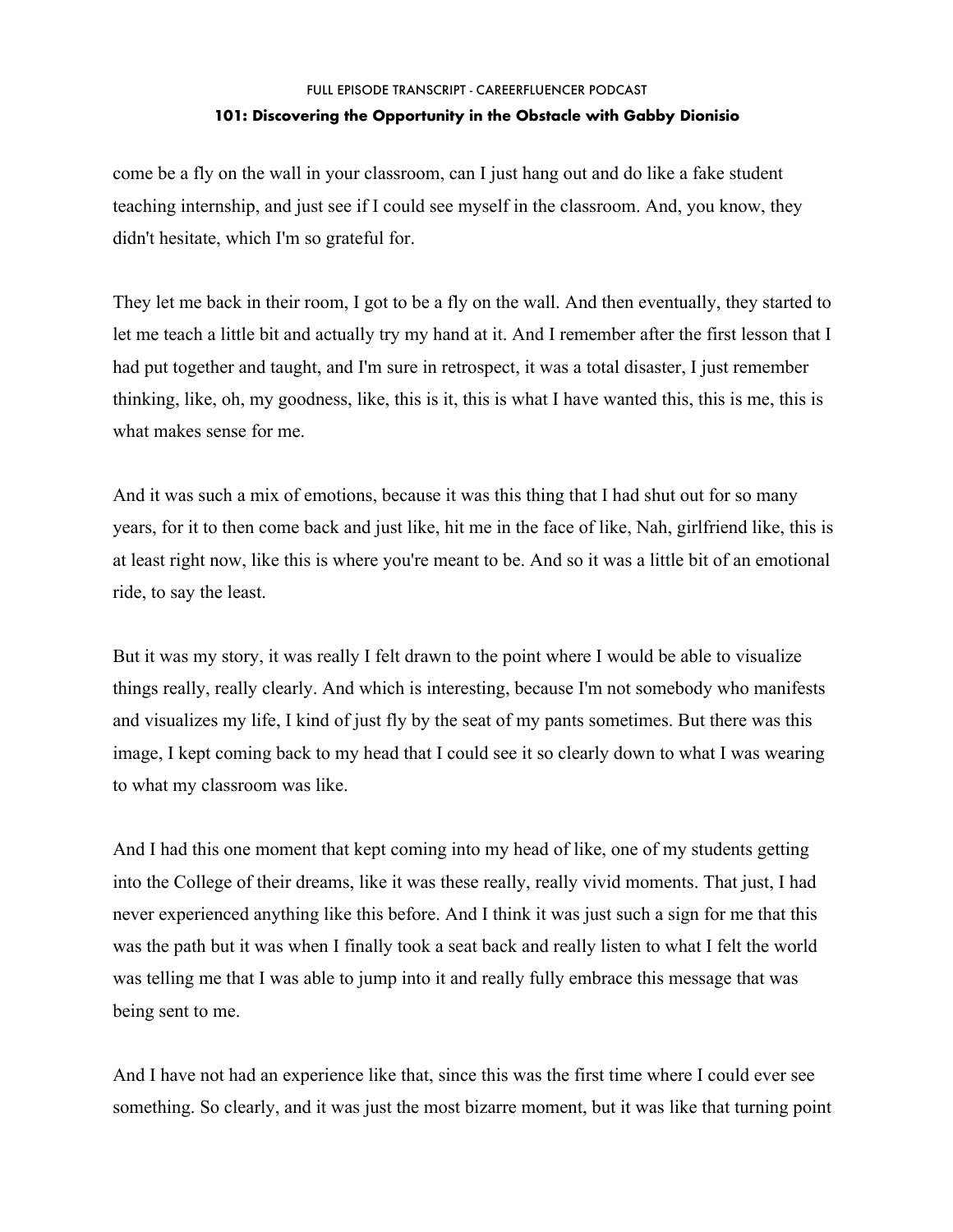where I was like, okay, we're doing this, I don't know how we're gonna do it. But we're gonna figure it out. We're gonna do it.

So yeah, it was it was a mix of moments over time that really led to this one big decision. So I heard something a few months ago, and it might have been on social media, but it was something about how teaching, there's a reason they call it a practice, right.

And I think for me, when I think of my career, it's it's a practice, it's something it's a muscle that I'm working every single day and but I'm also trying to be really intentional about seeing myself not just as Gabby the teacher, but more. So teaching is a part of who I am, but it's not the whole picture.

And I think that's something that many of us struggle with is getting our whole identity wrapped up into a thing a job or person. And so I think also giving myself the opportunity to have to be multi passionate and to have these different things I'm interested in all while pursuing this career at the same time, and you know, growing up, I was always taught to be an independent woman, like, I don't know, think probably from when I was five years old, my mom was telling me, you know, make sure you're financially stable on your own, make sure you don't rely on a partner for XYZ.

And so it was like groomed in me to really like focus on the career in order to have a certain life. And that's not measured by money. In my opinion, I think it's more so the quality and wealth I believe comes in many different forms. Obviously, I'm a teacher, I don't make a ton of money,

I'm kind of going off on a little bit of a tangent here. But in terms of that, I go back to this idea of it's a practice, and it's something that I would like to continue doing and getting better at day by day, in my career. So far, I've learned to really be graceful with myself.

And remember that I am, I have a new kid on the block. Still, this is my second year. And I have navigated teaching only in the form of a global pandemic. And so there are a lot of moments